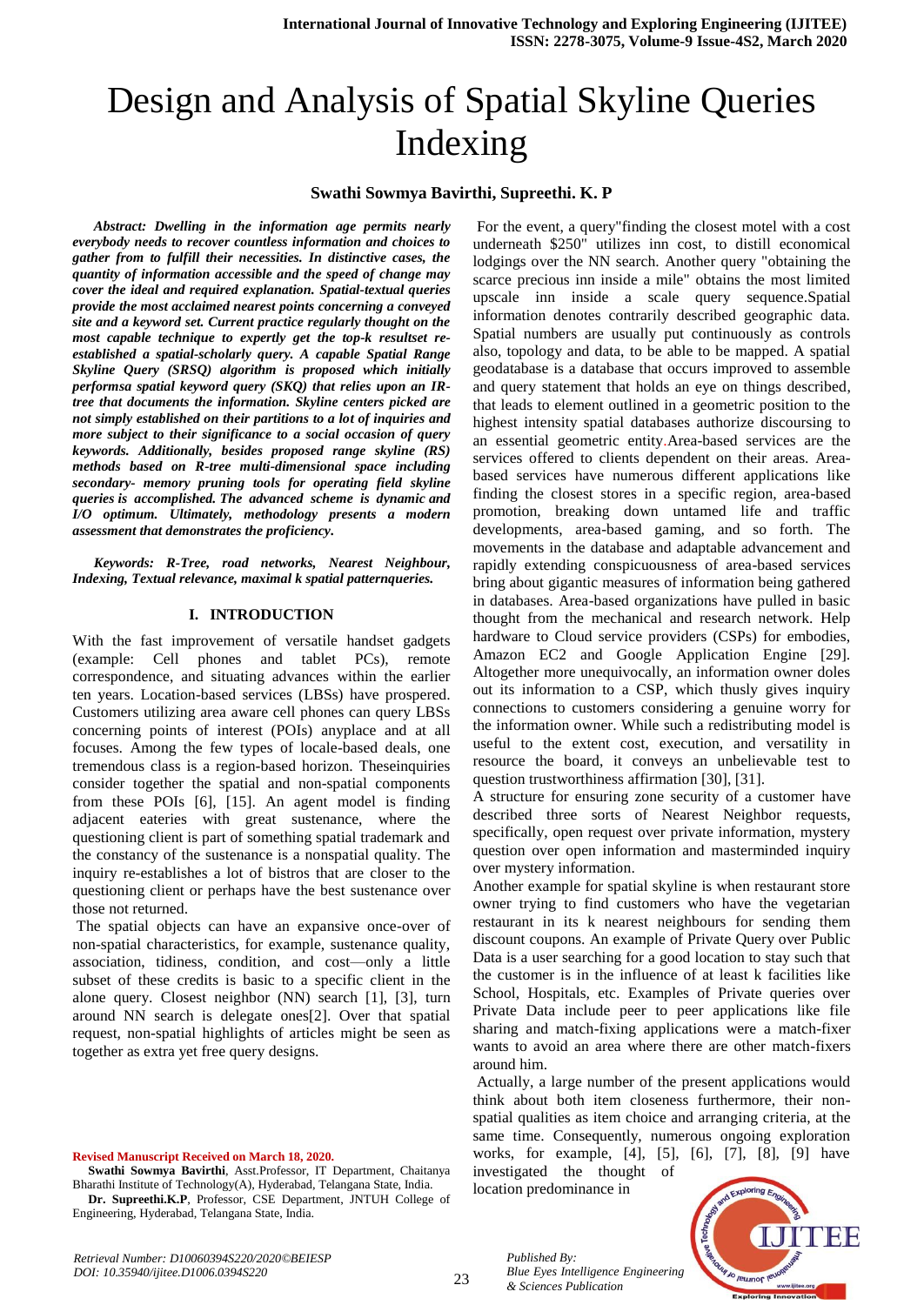Location-subordinate data get to.Many similar problems and operators related to horizon questions have been observed in the examination. For instance, the Top-K query [10] recovers the best K receivers that determination of confinement particular inclination work. The distinction from the horizon query is that the yield changes as indicated by a client determined input function and the recovered focuses are not an important piece of the horizon. The knearest neighbor (k-NN) query [11], in another example, requires the existence of an inquiry point p and yields the k protests closest top, in expanding request of their separation. In this case, the difference from the skyline query is that the k-NN query recovers answers as indicated by the nearness of a given point and not based on domination to other points. Finally, convex hull [12, 13] contains the points that are enclosed by the polygon that is defined from the minimum and maximum skyline (i.e. based on the evaluation criteria the minimizing and maximizing values are decided) of the given set of points. The main difference from a skyline is that it defines an area of interest instead of a line with individual interesting point.

The aim is to propose an approach for evaluating spatialtextual skyline queries using indexing. The objectives are:

- The introduce top-k spatial keyword queries approaching street arrangements.
- Fordescribingthe novel catchphrase adjusted spatial watchword top-k query shrinkage to a query filtration problem.
- Design algorithm reliant on a document structure, this picks off the most catchphrase set among a lot of contenders utilizing a memory pruning methodology.
- Finally, should be play out a test assessment that shows the proficiency of the methodology.

# **II. RELATED WORKS**

Skyline inquiries were considered widely in multidimensional spaces in metric spaces, in one of kind spaces, in spilling circumstances, and in time-course of action data. A few algorithms[14] proposed for skyline query taking care of, for instance, window-based, dynamic, appropriated, geometric-based, record-based, isolate andendure, and dynamic programming calculations. Additionally, a few varieties proposed to take care of using explicit issues like the k-overwhelming skyline, top-k ruling inquiries, and spatial skyline queries, moreover distinct.[15] handled visit developments of the objects being questioned, which additionally proposed steady forms of I-SKY including N-SKY, which declined to recompile the query statement and results without any preparation.The strategies for noticing subspace skyline query on high dimensional information to such an extent [16], that both dematerializations hoarding and question time can be facilitated. This is the propose astute considerations of maximal generally teaching space, the maximal worth space between sets of skyline query in the full space and use these thoughts as the foundation for seeing subspace skyline demand high dimensional information.

Index-based approaches [17] are specific with an increased R-tree and predominance chart. Enlarged R-tree enlargesthe tree by carrying no spatial aspects to archive required focuses to connect with predominance checks during onceover traversal. Strength is graph-related with a recomputed no predominance scope wherein query focuses/foci ought to have the comparing object, not location overwhelmed by some other.NN (nearest neighbors) was an algorithm that applies the gap and-overcome system on datasets document by R-trees. NN did any alluring highlights.

BBS called the branch and bound skyline was apowerful algorithmin a like manner subject to nearest neighbor search that was IO perfect [18]. BBS was implemented and productively connected to an assortment of elective skyline queries.

An efficient algorithm for processing spatial-skyline STDbased skylines described in [19] which models sexually transmitted disease and spatial separation with printed significance in a determined dimensional space.

A turnaround skyline query dealing with the plan associated with a general skyline and considers estimation spaces. That strategy [20]prepared invert skyline questions in the measurement spaces utilizing the current spatial ordering plan and considers both monochromatic and bichromatic conditions.

MB-tree[21], another list structure for spatial information, its striking information assigning framework was the establishment ofthe MBSQ algorithm. Segment data space as indicated by the x organize and y arrange on the other hand until the quantity of data in each MBR existed not as much as M.

The layer-based methodology[22] pre-forms tuples into decided layers. The methodology constructs a double objectives layer that involves coarse-level and fine-level layers. In particular, they assemble coarse-level layers utilizing skylines and portion each coarse-level layer into fine-levelsub layersutilizing curved horizons. Then the resulting optimization intentions were addressed as: 1) record-making; 2) disk-based storage policy; 3) study of the virtual layer, and 4) index preservation for tuple modified.

R-kNN (Reverse k-Nearest Neighbour)query discovers applications in decision supportive networks where the task is to open a new facility like a restaurant in an area such that it will be least influenced by its competitors and attract good business. Another application is profile-based marketing, where a company maintains profiles of its customers and wants to start another administration with the end goal that the administration is affected by the greatest number of clients. The R-kNN query in the decision support system is a precedent of a monochromatic query as the database gadgets and the query are of a similar kind. The use ofR-kNN in profile-based marketing is an example of a dichromatic query as the database objects are customers and the query is service to be started by the company.

The skyline query over Least Jumping Square shapes (MBRs) gets a lot of MBRs and returns the MBRs that were not dominated by different MBRs. In the predominance test for MBRs [23], the nitty-gritty characteristic estimations of objects in the MBRs were not gotten too.



*Published By:*

*& Sciences Publication* 

*Blue Eyes Intelligence Engineering*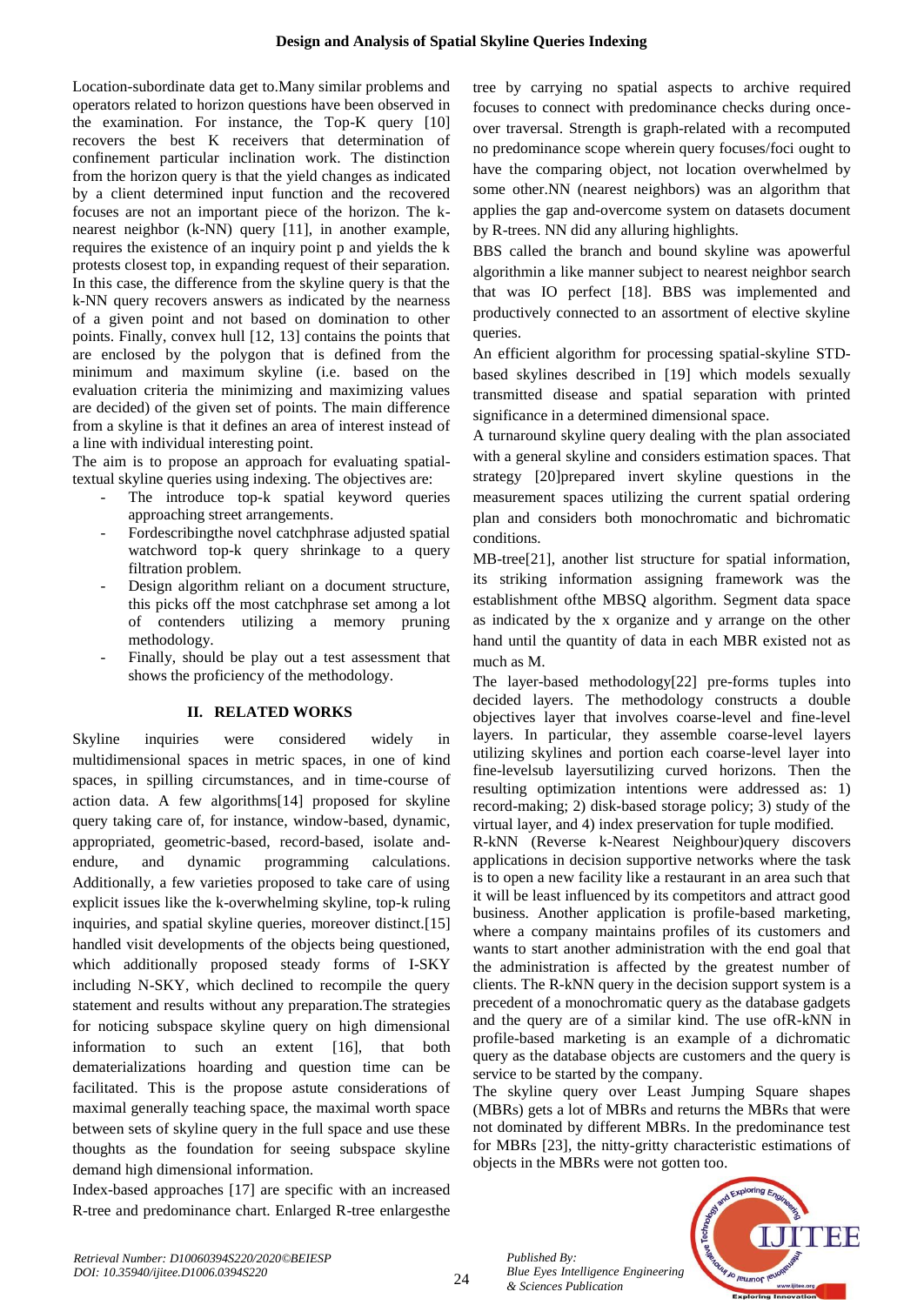Also, the reliant gathering of MBRs lessens the quest space for strength tests. Objects in an MBR were just contrasted and the ones in the relating ward gatherings of the MBR instead of with the whole dataset. Their answers apply the two ideas to the R-tree so as to utilize its progressive structure in which each hub is a characteristic reflection of an MBR. In particular, given the R-tree record of an information dataset, they originally wiped out unfit objects by using the skyline query over MBRs.

An all-inclusive profundity first search ordering strategy (e-DFS for short)[24], introduced to exhibit the presentation and utility of our ordering technique, for getting to client inclination profiles similar todirected acyclic graphs(DAGs), the structure of the e-DFS encoding that satisfactorily encodes a customer inclination profile into a lowdimensional point which will be listed by a R-treein the long run.

The strongly prune non-skyline focuses on an intriguing space. Two improvedmethodologies [25] contributed to reduce the number of division estimations and power tests proposed over spatial-skyline query issue, where the majority of the centers were situated in few-dimensional Euclidean spaces. It is moreover ardently related to the nearest neighbor (NN) query.

The implementationpruning procedure was introduced to develop the query proficiency given user region [26]; a limit theta, and numerous keywords, skyline and p-skyline objects situated at various bearings have come back to the client. Distinguishing the outcome relies upon three viewpoints: spatial distance, printed similitude, and course.

The displayed versatile algorithm [27] discover adjusted parcels utilizing both the spatial and sequence data inserted tirelessly in the treesearch word in both Euclidean time andstreet systems. The algorithm is focusing on queryspecific spatial conjectured spatial approximate string (SAS) query. In Euclidean time, space, the MHR-tree produces min-wise illustrations into an R-tree. The min-wise reproduction for a record center point ukeeps a short portrayal of the relationship of q-grams from strings under the subtree of u. Pruning comfort of such checks subject to the set similarity interfacing the query string and the qgrams from the subtreesoflist hubs is discussed.

# **III. METHODOLOGY**

In this segment, algorithm forSpatial Range Skyline Query (SRSQ) is proposed, which uses native algorithm for counting Spatial Keyword Query (SKQ) by applying IR – tree for index data and Range Skyline (RS) methods execute using R- tree multi-dimensional secondary memory pruning tool and operates on skyline queries.

SKQ is a sequential scan based algorithm (SS), dependent on the user query [32]. For a query, SS algorithm startsfrom the recommendedassessments ofevery single inferred measurement for each item. At that point, every objectis arranged in the climbing request of the aggregate of the estimations of their inferred measurements. Algorithm SS examines the arranged rundown also, checks whether everythingis in the skyline by confining it and the starting late discovered skyline objects. The wickedness of SS lies in figuring, movement and planning the estimations of each picked estimation for each article. For productivity, currently proposing an essential and propelled algorithm for SKQ.

To recognize areas for objects, in space of S, and streamline the test for a thing to a fundamental thought search in specific regions of different gadgets. Specifically, for whatever object d  $\in$  D moreover the query areadk  $\in$  S, let  $C^{d_{dk}}$  be the circle collected atd kincluding radius  $st(qk; d)$ . Grant W signify the MBR of the entire dataset D. Formerly:

The ambiguity region of a gadget d is  $Ru(d)$  =  $W_{qk} \in Q^{\mathcal{C}^{d_{dk}}}$ . The dominance section of an object d stands  $Rd(d) = W - Ru(d)$ , d dom<sub>s</sub> d'

Given a query S, the objects collected by the dominance area Rd(d) of d are commanded by d, i.e.,  $\forall d' \in Rd(d)$  =  $W - Ru(d)$ 

Equation 1: For any  $d' \in Rd(d)$ , they have  $\forall qk \in$  $S, d(dk, d') > st(dk, d)$  Since  $w(S, \varphi, d)$  $\cdot'$ . $\varphi$ )  $\in$  $[0,1], st(dk, d') = d(dk, p') | w(S, \varphi, d', \varphi) \geq st(dk, d)$ 

Therefore,  $\forall d' \in Rd(d) = W - Ru(d)\alpha$ . On the other hand, for any  $d' \in Rd(d)$ , there cannot confirm whether d dominates  $d'$ œ.

In Equation 1 canister be applied to clip a non-skyline object d constrained to the point area of a desolate conditiond. and the current Condition 2 such prunes non-skyline purposes appropriating the area of a number of objects.

Given a query S, think about a lot of objects  $Q = \{d1; d2\}$ : :: }.the uncertainty region of A is  $Ru(Q) = di$  $S^{\wedge} R u(di)$  the region of Q is $R d(Q) = W - Ru(Q)$ . The objects inside  $Rd(Q)$  are not components of the skyline.

Equation 2: Suppose  $\exists d \otimes \mathbb{R} d(Q)$ , such that not commanded by either object in Q. That indicates  $di \in$  $Q.d' \in Ru(di) = d' \in \cap pi \in Q Ru(di) \subset \cap di \in$ 

 $Q Ru(di) = Ru(Q)$ this repudiates the accepting that  $d' \in$  $Rd(Q) = W - Ru(Q)$ .

# **A.Precursory: IR-Tree**

Themeasurement can be identified with any uncommon leveled spatial printed record, which encourages productive pursuit dependent on spatial literary significance to a reference object  $q$ . The IR-tree [35] is the cutting edge record in this class. Figure 1 watches out for the focal structure of a fantastic IR-tree. In our remarkable condition, the things from E are accumulated into the leaf central purposes of the snappy diagram; each leaf focus point in like manner has a pointer to a turned around record, which documents the substance depictions of the significant number of objects in it. A reworked record has two standard parts: (I) a jargon of every single unmistakable term showing up in the depictions of an object and (ii), this is the posting list for each term L, i.e., improvement of sets (U; t), where U is the identifier of the thing in the leaf focus whose system contains L and t is the massiveness of L in the diagram. All non-leaf focus point contains the MBRs of its young people's focuses and in addition a pointer to a disturbing record mentioning the pseudo-depictions of its kid's hubs. Given a query d, involving a spatial area and a literary depiction d, the MBR of an IRtree section can be utilized to pick a lower bound of the Euclidean parcel among d and any article recorded under the area. The pseudo-depiction of the bit can be utilized to figure an upper bound on the printed importance among q: and any things recorded underneath the section.



*Published By:*

*& Sciences Publication*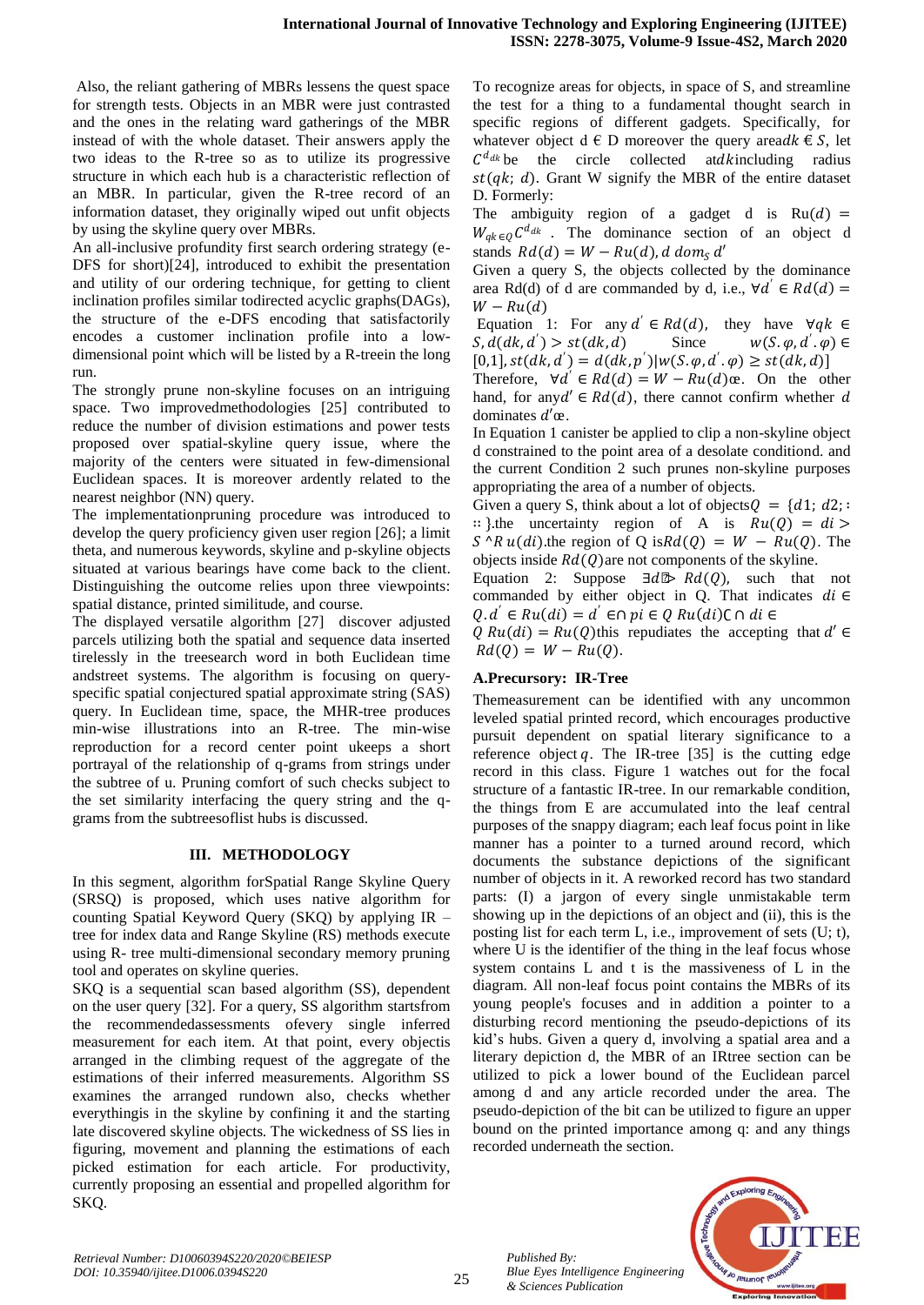# **Design and Analysis of Spatial Skyline Queries Indexing**



**Figure: 1. Inverted files in IR-Tree**

# **B. Spatial Range Skyline Query for SKQ**

To currently propose a propelled the algorithm that utilizes an in-memory report construction, the skyRtree, and furthermore three pruning practices, with the intention that the I/O and CPU cost during the analysis of up-and-comer skyline markets is reduced.

## **skyRtree**

The skyRtree is an in-memory R-tree that files each unit of the observed skyline objects in the reservation of SQS determined measurements. At the point when another skyline item is recognized, it is embedded into the skyRtree. Algorithm 1 SKQ (Query N, Dataset D, Index IRTree)

- Skyline particle  $Q = \emptyset$ ; A = W
- Min Heap MH =  $\phi$ ;
- Compute the root of IRTree to MH
- while MH is not blank do
- sub tree establish  $c = deHean(MH)$
- if c.MBR ∩ A  $\neq \emptyset$ ; then, from eq 1 and 2
- check if e is a gadget before
- if Given a query  $S \neq \emptyset$ , then
- Compute c to Q
- record  $A = A \cap Ru(e)$
- else
- isSkyline = True
- for each  $d \in O$  do
- ifdominance section of an object d domQ c then
- isSkyline = False
- break
- if isSkyline then
- Add c to Q
- $A = A \cap Ru(e)$
- else note: c is a non-leaf entry
- $R = readNode(e)$
- for each entry cœ in R do
- if c.MBR ∩ A  $\neq$  Ø; then, then eq 1 and 2
- $ADD(e', \sum qi \in S^{st(qi,e')})$  to MH
- return Q

The MBRs of the skyRtreecenter points fill up in as rundowns for the skyline articles created persistently in the subtrees spoken to by them. Given query N, Let  $Q = \{d1;$  $d2$ ; : : : } be a gathering of effectively found skyline particle created by a skyRtree common feature. Let ^ be the MBR of Q in the |Q|- dimensional over time.Give pu a chance to be the highest corner of ^, characterized by the most extreme qualities in all |Q| estimations of the skyline objects. Formally, the kth estimation of pu is proportionate tomax  $\forall di > S$  st(dk; di).

Statement 1- If object d is dominated by du, disn't a skyline object. Verification: Point du represents the most pessimistic scenario of the skyline objects inside MBR. On the off chance that an item is dominated by du, it necessity be ruled by every the skyline particle inside the MBR. The pruning intensity of an MBR at a lower level, using Clarification 1, is more grounded than that of an MBR at a higher level. The proposal connects with us to isolate a thing p and the uppermost corner of an MBR to prune d.Give dl a chance to be the lower-most corner of MBR jumping Q. Officially, the kth estimation of du is equivalent tomin∀di ∈ S st(sk; di). Proposition 2 uses du of the root MBR of the skyRtree to affirm whether an object is in the skyline.

Statement 2- Let dur be the lower-most circle of the root MBR. In the event that dur can't dominate object d, d is a skyline object. Verification: Point DLR represents the best instance of all the found skyline objects. On the off chance that an item can't be dominated by DLR, none of the uncovered skyline objects can overpower it. Starting now and into the foreseeable future, it is a skyline object. Proposal 3 uses dl of the MBRs of non-leaf sky tree areas toabstain from looking at the sky tree focuses recorded under them with applicant skyline objects.

Statement 3- Give dl a chance to be the bottommost enclose of the MBR bouncing Q. In the event that dl does not rule a contender skyline object d, at that point d isn't commanded by several skyline objects in Q and necessities not to be separated and them. The affirmation is unimportant and blocked. The normal objective of Clarification 1, 2, and 3 is to lessen the correlations test needed for any challenger skyline particle d. Revelation 1 can propositionally be correlated to pruning several particles, whose MBR in the preferred location is led by du.and by the keep on introducing the decided segments of the non-leaf regions in the IR-tree. Utilizing that addition, an IR-subtree receiving a lot of particles might be pruned appropriatingStatement 1.

Each time another skyline article is found, it is embedded into the skyRtree (stage 12). Capacity R-TREEPRUNES Algorithm 2 is utilized to prove whether a solitary a piece or a subtree repository is pruned varieties leave 9 and 15. It performs the skyRtree and the pruning procedures to choose whether the information parameter d (a solitary item or many objects in a subtree) canister be defeated or not. The skyRtreereportevery one of the skyline objects known up until now. Capacity R-TREEPRUNES returns genuine if the information d is dominated. The skyRtree is navigated in an expansiveness first way. First and foremost, the info parameter d is contrasted and the corners Dr and Dur of the root MBR. In the event that Dr does not dominate d, at that point none of the skyline objects in the skyRtree rump check d and false is delivered byStatement2. On the off chance that Dur dominates d, at that point every the skyline objects in the skyRtree can overpower d and veritable is returned by explanation 1. On the off chance that not of the preceding cases operates a Queue is designed and the base of the skyRtree. R-TREEPRUNES goes over the going with framework until the Line is unfilled. The main segment R in Line is removed for assessment. On the off chance that R is a non-leaf hub, for every section e in R, on the off chance that Duc of e dominates d, at that point d must be commanded by the skyline centers in the subtree appended at c as per articulation 1. In this way, the capacity returns genuine. Something else, if Drcof dominates d, all of the passages in R are skyline particles and there examine whether d is identified by those skyline particles. For this situation, the division period results condition, the breaking point returnsinvestigation.



*Retrieval Number: D10060394S220/2020©BEIESP DOI: 10.35940/ijitee.D1006.0394S220*

*Published By:*

*& Sciences Publication* 

*Blue Eyes Intelligence Engineering*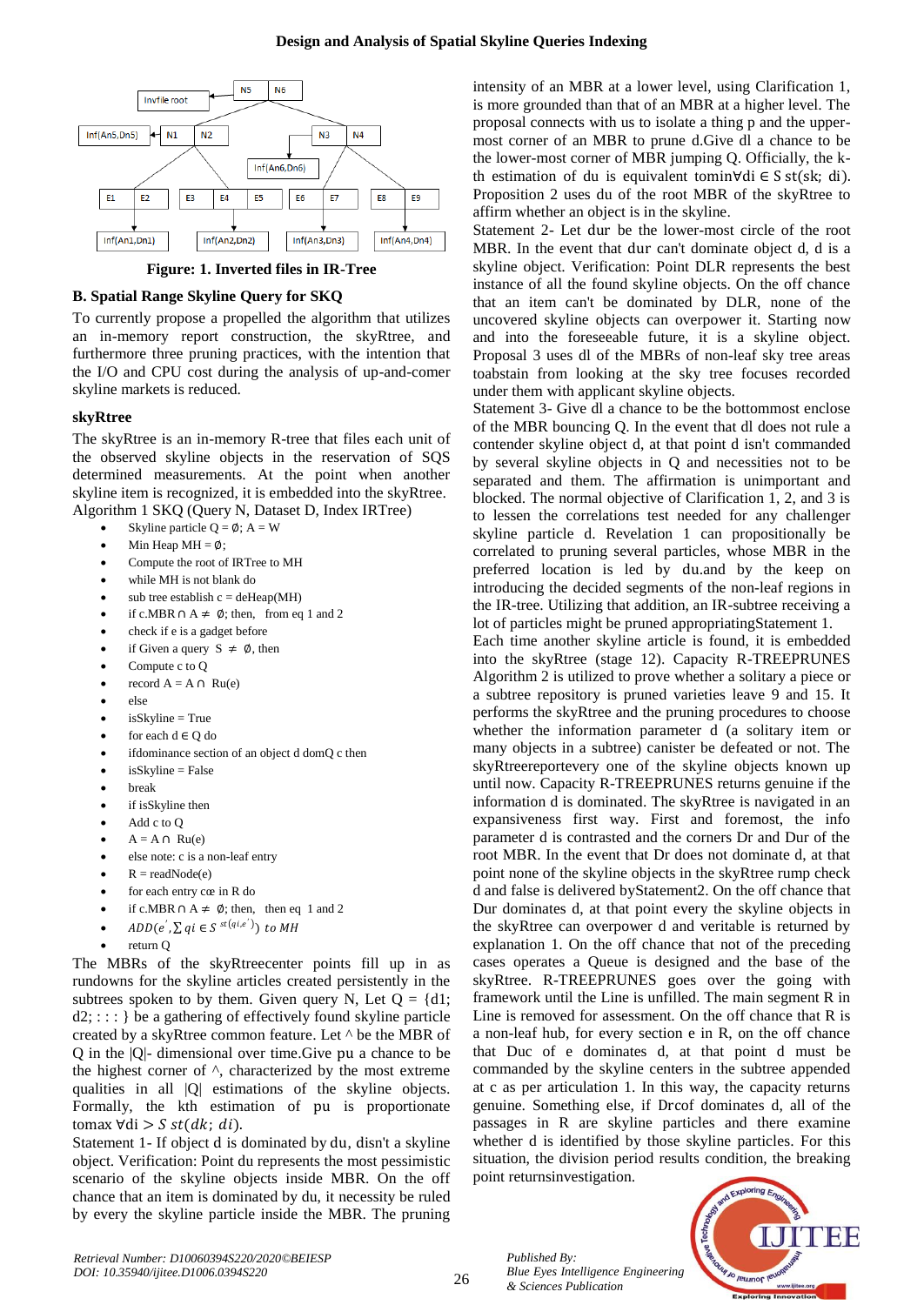On the off chance that Drc does not dominate d, the sub tree established at c can be disposed of with no further handling as per Recommendation 3. On the off chance that R is a leaf center point; the majority of the segments in R are skyline objects furthermore to verify whether d is inspired by these skyline objects. For this situation, the numerous advanced interestsgenuine. At the point when the Queue ends up the void, this implies d isn't overwhelmed by any skyline item and dishonest is delivered.

#### Algorithm 2 R-TREEPRUNES (d)

- Get  $Dr$  and  $Dur$  of the origin MBR into skyRtree
- if  $Dr$ , not  $domS$  d then return false d Statement 2
- if Dur domS d then return True D Statement 1
- Calculate the origin of skyRtree to Queue while Queue is not blank if blank do
- Separate the first component R from Queue
- if R is a non-leaf point of skyRtreewhen
- for all report c in point R do
- Obtain  $Drc$  and  $Dur$  of  $c$
- if  $Duc$  domS  $d$  then return True D Statement 1
- if  $drc$  dom $0$  d then
- Add c to Queue D Statement 3
- else:for each entry c in node R do
- if  $c \text{ dom } S d$  then return true
- return False

#### **Two-Dimensional Query Spell**

The R-tree [36] will fill in as the spine spatial store informationto prepare the range skyline query. The proposed algorithm uses a spatial skyline query in a range skyline technique to prune the fascinating space, as does the algorithm for the point-based unique skyline query[37]. The pseudo-code regarding this algorithm for maintaining the range skyline query i.r.t. a 2-d indicating iso-planned conventional appearance  $\Delta$  is described in Algorithm 2, which is an alteration of Algorithm 1 for 2-d query intersection patterns Ω. The algorithm applies two essential principles H and H' with sets  $\langle c, Dc \rangle$ , where e is an R-tree region and Dc is the sub-area of  $\Delta$ , i.r.t. which e has not yet been allowed to be truly constrained by some other data point. The sections in G' are performed in the upcoming presentations of the base detachment of Dc to qs. The areas in G are constituted in the rising advising of the base departure of c to the query time dcs∈ Dc, established at the base improbable ways from qs.

Algorithm 3: The Range Skyline RS method of the 2-d query (D)

Input: A dataset D recorded utilizing an R-tree N also the query∆[qs, qe].

- $RS = \emptyset$ ,  $G = G' = \emptyset$
- Insert into G agroup of the form  $\langle c, \Delta \rangle$  for each entry c in origin of N.
- Repeat
- While  $G = \emptyset$  Do
- Remove top entity pair  $\langle c, Dc \rangle$  of G
- If  $\exists \text{ } Dcc \in De : \nexists < q, Dq > \in RS \text{ } For \text{ } Which \text{ } Dc \in \Box$ Dq and  $q$  < Dc c Then
- If [The point access of Dcc with the smallest length to  $ds$ ] [the time of  $dcs$  of Dc with the smallest length of  $ds$ ] Then Enter  $\leq$ into G.
- Else
- If c does an MBR when
- For each drive child cc of  $c$  do
- If  $\exists \text{ } Dcc \in De : \nexists < q, Dq > \in RS \text{ } For \text{ } Which \text{ } Dc \in A$ Dq and  $q$  < Dc c then
- If [The purpose of including some smallest measure to ] [the design of  $dcs$  of Dc with the base separation of $ds$ ] Then Insert  $\ll$  ccc decessinto G
- Else
- For every pair <d,  $Dq >$  in RS for which  $Dcc \cap Dq \neq \emptyset$  Do
- If there is sub rectangle  $\Delta qq$  ∈ (Dq ∩ Dcc):  $c < \Delta qq$  P then
- Update  $\langle d, Dq \Delta qq \rangle$  into RS
- Insert  $\langle c, Dcc \rangle$  into RS
- Move into G the pair of  $\langle c, Dc \rangle \in G'$  having the region Dc with the minimum distance to ds;
- Until the  $G' \neq \emptyset$ ;
- Return RS

The first execution of the circle in quite a while looks at regardless of regardless of whether there are data cores that are changing skyline turns about i.e. asub region of ∆ which associates the base left-most end-point qs of ∆. Absolutely when the load G discharges just because at that point the assistant pile G' will includeevery one of the R-tree sections which are competently managed by data focuses in RS ∆ i.e.qs at any rate they most likely won't be powerfully commanded i.e. each case in∆. In methodology 19, the algorithm determines and advises from G' to G every one of the sets  $\langle \square, \rangle \in \square'$ , the locale Dc of which is situated at the base good ways from qs. On the off chance that various districts Dc exist at a similar least good ways from qs yet with an alternate query point  $\Box \Box \Box \in \Box \Box$ , which is situated at the base good ways from ds, at that point just the group of passages of H' having similar DCS are encouraged into H and the rest of the territories of H' are taken care of in a scheduled performance of the buoy in Lines 3-20. While it is located in arrangement 20 that stacks H and H' are empty, the algorithm stops and the RS∆; firm contains records of the composition  $\langle q, Dq \rangle$ , in which p is novel skyline speculation after Q i.e. the sub-zone  $Qp \Box \Delta$ ; in that boundary, p is a range skyline definition following Q i.r.t.∆.

#### **IV. RESULTS AND DISCUSSION**

Anadvanced SRSQ algorithm is assessed and separates at available required data. For assessing the ability of SKQ and RS, different parameter environments, viz. leaving the balance of query fields, the dimension of query signals, the spatial design of query terms, and the database area are considered.

Experimental evaluation comprises TripAdvisor dataset includes 2328 restaurants with a reference of phrase from London. Extract hotel information like names and URLs total number of remarks, hotel position in the city and abrade comments for guidance to assemble textual description and obtain hotel review and reviewer data from a dataset. The surface area of the IR-tree is 10KB that is recommended a fanout of 160. An LRU support thatreserves all things considered 600 pages is utilized, to expel the reserving impacts by the working framework. It drops the framework store prior to executing all queries. There by changing the proportion of query regions (default  $|Q| = 8$ ), decide of query catchphrases (default  $|Q:| = 8$ ), and the spatial pattern of the query lists (default 0:3%). To measure the run of the mill runtime and I/operating system overproduced remaining tasks at hand of 80 queries for each parameter setting.



27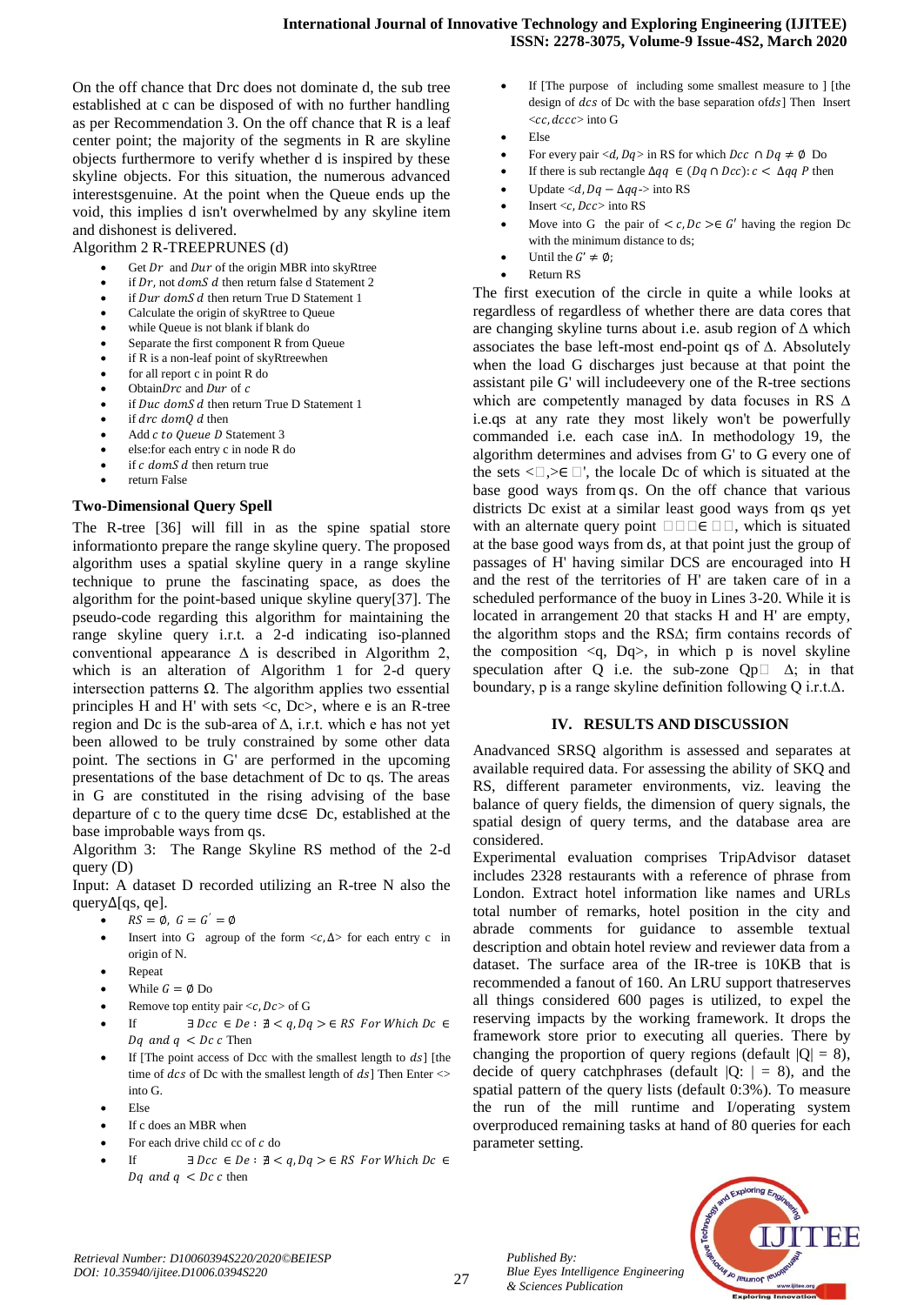

**Figure 2: Modifying the Quantity of Query Locations**



**Figure 3: Modifying the Quantity of Query Keywords**



**Figure 5: Modifying the Quantity of Query Keywords** In the main analyze, for differ the number  $|S|$  of question zones from 1 to 35, while holding various parameters to their default regards. As Figure 2 set up, SRSK is 2 to different occasions speedier than SKQ, while SKQ beats

SKQ by a request for the measure. The I/O speeds of the three methods are identifying with this runtime. This is because of the utilization of the sky tree by SRSK and its pruning power.SKQ is quicker than RS-IR, in light of the smaller stockpiling of the posting records in the upset document and the effective procedure received for finding the required posting records. The runtime, I/O cost and the number methods increment as the quantity of query area increments since the dimensionality of the issue increments thus does the outcome size.As Figure 3 appears, the runtime of all methods by and large increments with the number of query keywords. As shown in Figures 5SKQ is faster than SR-IR. SRSK is 3 times quicker than SKQ.

#### **V. CONCLUSION**

In this paper a novel Spatial-Textual Skyline (STS) controlleris recommended, which notifies impressed criticalness into the spatial skyline, with the point that the recovered objects are spatially close and excellently necessary to the traffic input.RS methods based on R-tree multi-dimensional space including secondary- memory pruning tools is proposed for operating field skyline queries efficiently. After an intensive analysis of the outcomes delivered by these models, SKQ is suggestedas the best one. In particular, the skyline items conveyed by SKQ are spatially close to the mentioning zones and reasonably substance to the request watchwords. Moreover, the skyline size of SKQ is fundamentally littler contrasted with the ones of different models. Other than showing the reasonability of SKQ, algorithms for figuring the SKQ-based skyline capably are discussed. Acrucial algorithm BSTD gets an alternate leveled hybrid record,what's more, pruning benchmarks to find skyline objects determinedly. Additionally besides proposing an algorithm SRSQ that utilizes a key concept sky tree to figure the located skyline objects and also utilizes several pruning principles to diminish the predominance tests and I/O gets to brought about by SKQ. Exploratory assessment affirms the effectiveness of SRSQ over SKQ.

#### **REFERENCES**

- 1. G.R. Hjaltason and H. Samet, "Distance Browsing in Spatial Databases," ACM Trans. Database Systems, vol. 24, no. 2, pp. 265- 318, 1999
- 2. F. Korn and S. Muthukrishnan, "Influence Sets Based on Reverse Nearest Neighbor Queries," Proc. ACM SIGMOD Int'l Conf. Management of Data (SIGMOD), pp. 201-212, 2000.
- 3. N. Roussopoulos, S. Kelley, and F. Vincent, "Nearest Neighbor Queries," Proc. ACM SIGMOD Int'l Conf. Management of Data (SIGMOD), pp. 71-79, 1995
- 4. Z. Huang, H. Lu, B.C. Ooi, and A.K.H. Tung, "Continuous Skyline Queries for Moving Objects," IEEE Trans. Knowledge and Data Eng., vol. 18, no. 12, pp. 1645-1658, Dec. 2006.
- 5. K. Kodama, Y. Iijima, X. Guo, and Y. Ishikawa, "Skyline Queries Based on User Locations and Preferences for Making Location-Based Recommendations," Proc. Int'l Workshop Location-Based Social Networks (LBSN), pp. 9-16, 2009.
- 6. K.C.K. Lee, "Efficient Evaluation of Location-Dependent Skyline Queries Using Non-Dominance Scopes," Proc. Second Int'l Conf. Computing for Geospatial Research and Applications (COM.Geo), 2011
- 7. M.-W. Lee and S. won Hwang, "Continuous Skylining on Volatile Moving Data," Proc. DBRank: Third International Workshop on Ranking in Databases in conjunction with IEEE International Conference on Data Engineering (ICDE '09), pp. 1568-1575, 2009.



*Published By:*

*& Sciences Publication* 

*Blue Eyes Intelligence Engineering*